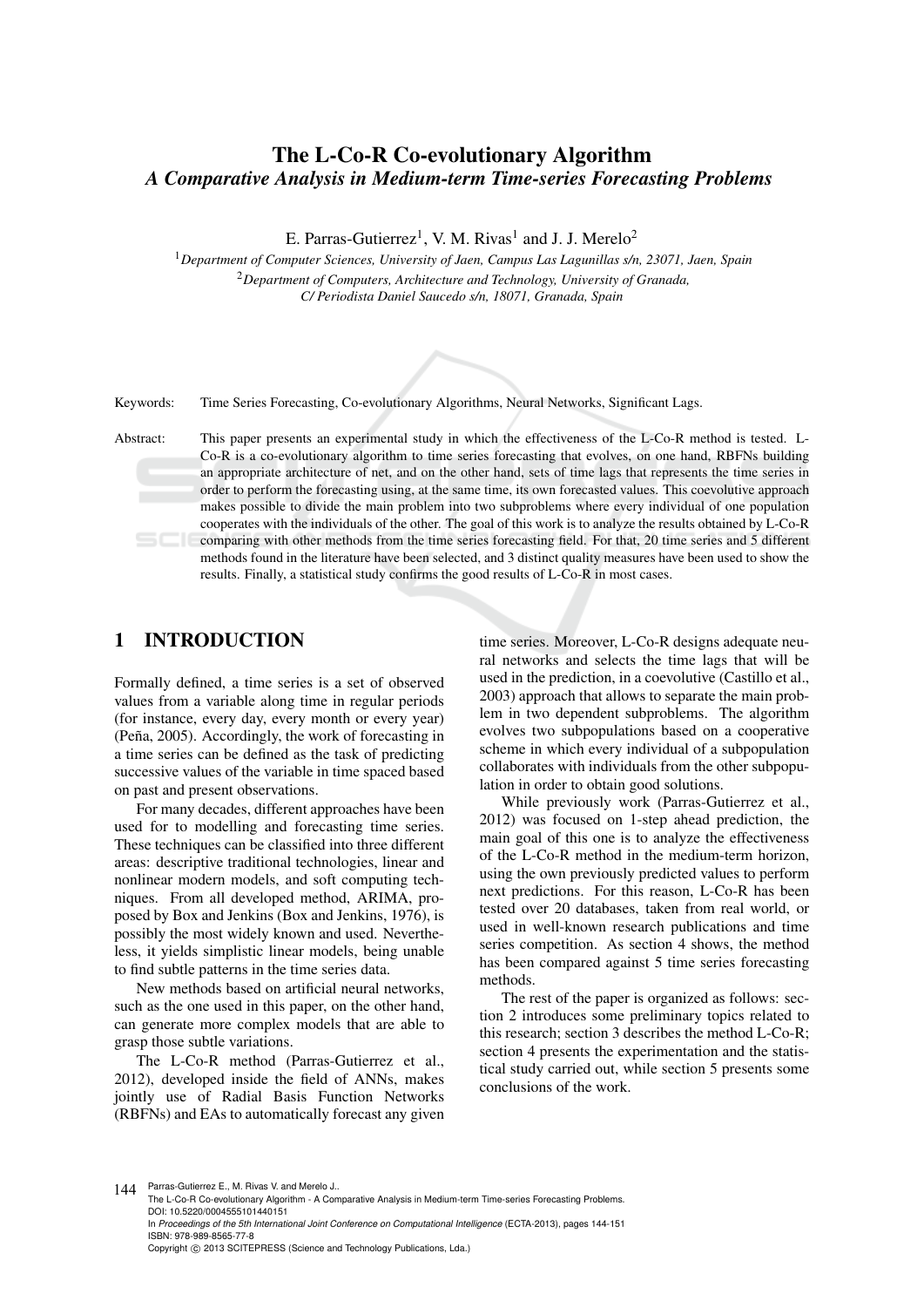## 2 PRELIMINARIES

Approaches proposed in time series forecasting can be mainly grouped as linear and nonlinear models. Methods like exponential smoothing methods (Winters, 1960), simple exponential smoothing, Holt's linear methods, some variations of the Holt-Winter's methods, State space models (Snyder, 1985), and ARIMA models (Box and Jenkins, 1976), have stand out from linear methods, used chiefly for modelling time series. Nonlinear models arose because linear models were insufficient in many real applications; between nonlinear methods it can be found regimeswitching models, which comprise the wide variety of existing threshold autoregressive models (Tong, 1978). Nevertheless, soft computing approaches were developed in order to save disadvantages of nonlinear models like the lack of robustness in complex model and the difficulty to use (Clements et al., 2004).

ANNs have also been successfully applied (Jain and Kumar, 2007) and recognized as an important tool for time-series forecasting. Within ANNs, the utilization of RBFs as activation functions were considered by works as (Broomhead and Lowe, 1988) and (Rivas et al., 2004), while Harpham and Dawson (Harpham and Dawson, 2006) or Du (Du and Zhang, 2008) focused on RBFNs for time series forecasting.

On the other hand, an issue that must be taken into account when working with time series is the correct choice of the time lags for representing the series. Takens' theorem (Takens, 1980) establishes that if *d*, a *d*-dimensional space where *d* is the minimum dimension capable of representing such a relationship, is sufficiently large is possible to build a state space using the correct time lags and if this space is correctly rebuilt also guarantees that the dynamics of this space is topologically identical to the dynamics of the real systems state space.

Many methods are based in Takens' theorem (like (Lukoseviciute and Ragulskis, 2010)) but, in general, the approaches found in the literature consider the lags selection as a pre or post-processing or as a part of the learning process (Araújo, 2010),(Maus and Sprott, 2011). In the L-Co-R method the selection of the time lags is jointly faced along with the design process, thus it employs co-evolution to simultaneously solve these problems.

Cooperative co-evolution (Potter and De Jong, 1994) has also been used in order to train ANNs to design neural network ensembles (García-Pedrajas et al., 2005) and RBFNs (Li et al., 2008). But in addition, cooperative co-evolution is utilized in time series forecasting in works as the one by Xin (Ma and Wu, 2010).

## 3 DESCRIPTION OF THE METHOD

This section describes L-Co-R (Parras-Gutierrez et al., 2012), a co-evolutionary algorithm developed to minimize the error obtained for automatically time series forecasting. The algorithm works building at the same time RBFNs and sets of lags that will be used to predict future values. For this task, L-Co-R is able to simultaneously evolve two populations of different individual species, in which any member of each population can cooperate with individuals from the other one in order to generate good solutions, that is, each individual represents itself a possible solution to the subproblem. Therefore, the algorithm is composed of the following two populations:

- Population of RBFNs: it consists of a set of RBFNs which evolves to design a suitable architecture of the network. This population employs real codification so every individual represent a set of neurons (RBFs) that composes the net. Each neuron of the net is defined by a center (a vector with the same dimension as the inputs) and a radius. The exact dimension of the input space is given by an individual of the population of lags (the one chosen to evaluate the net). During the evolutionary process neurons can grow or decrease since the number of neurons is variable, and centers and radius can also be modified by means of muatation.
- Population of lags: it is composed of sets of lags evolves to forecast future values of the time series. The population uses a binary codification scheme thus each gene indicates if that specific lag in the time series will be utilized in the forecasting process. The length of the chromosome is set at the beginning corresponding with the specific parameter, so that it cannot vary its size during the execution of the algorithm.

As the fundamental objective, L-Co-R forecasts any time series for any horizon and builds appropriate RBFNs designed with suitable sets of lags, reducing any hand made preprocessing step. Figure 1 describes the general scheme of the algorithm L-Co-R.

L-Co-R performs a process to automatically remove the trend of the times series to work with, if necessary. This procedure is divided into two main phases: preprocessing, which takes places at the beginning of the algorithm, and post-processing, at the end of co-evolutionary process. Basically, the algorithm checks if the time series includes trend and, in affirmative case, the trend is removed.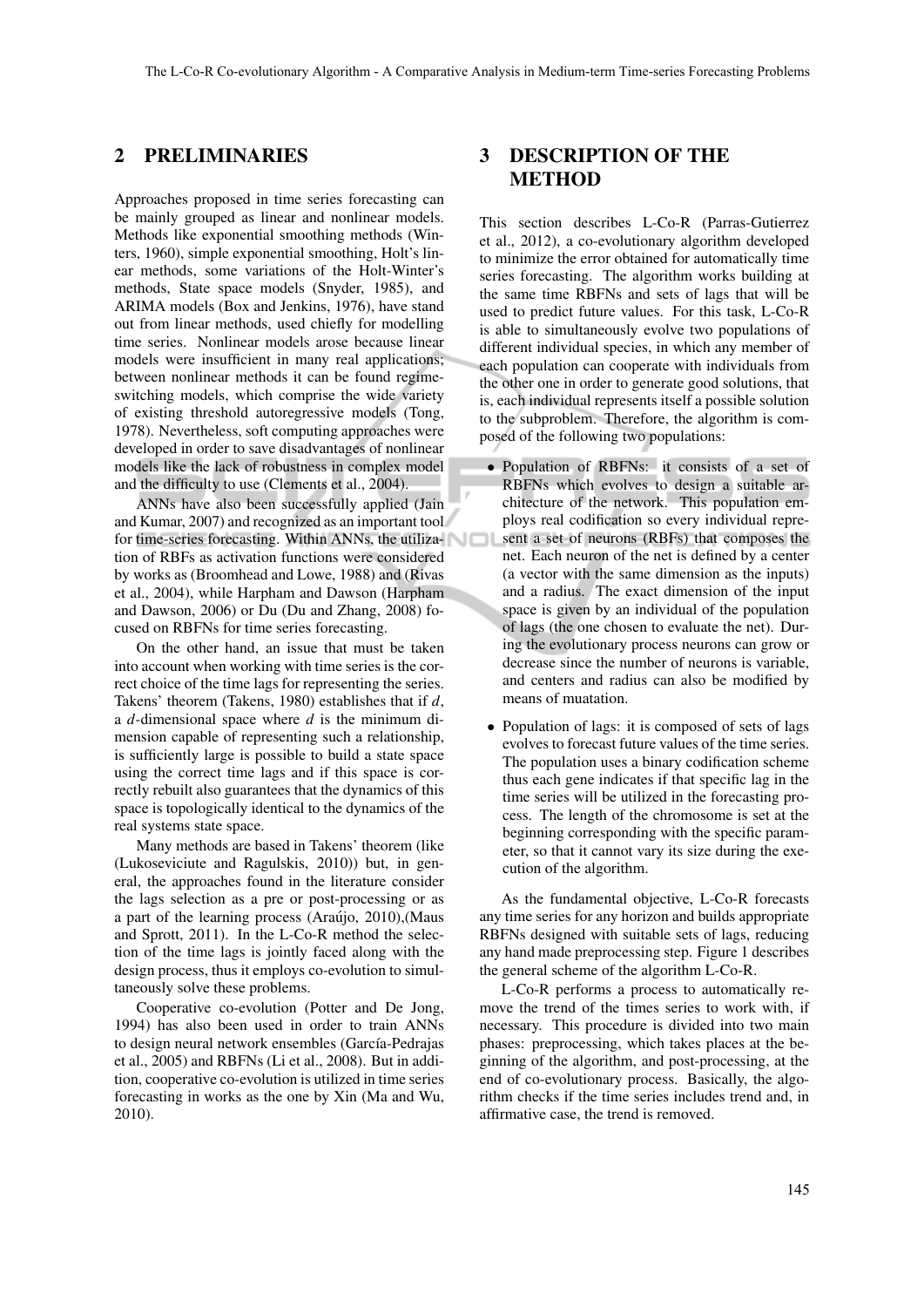| Trend preprocessing<br>$t = 0;$                       |  |
|-------------------------------------------------------|--|
| <i>initialize</i> P_lags(t);                          |  |
| initialize P_RBFNs(t);                                |  |
| <i>evaluate</i> individuals in $P_{\text{lags}}(t)$ ; |  |
| evaluate individuals in P_RBFNs(t);                   |  |
| while termination condition not satisfied do          |  |
| begin                                                 |  |
| $t = t + 1$ ;                                         |  |
| /* Evolve population of lags $*/$                     |  |
| for $i=0$ to max_gen_lags do                          |  |
| begin                                                 |  |
| set threshold:                                        |  |
| select P_lags'(t) from P_lags(t);                     |  |
| <i>apply</i> genetic operators in P_lags'(t);         |  |
| /* Evaluate $P_{\text{lags}}'(t)$ */                  |  |
| <i>choose</i> collaborators from P_RBFNs(t);          |  |
| evaluate individuals in P_lags'(t);                   |  |
| <i>replace</i> individuals P_lags(t) with P_lags'(t); |  |
| if threshold $< 0$                                    |  |
| begin<br>diverge P_lags(t);                           |  |
| end                                                   |  |
| end                                                   |  |
| /* Evolve population of RBFNs */                      |  |
| for i=0 to max_gen_RBFNs do                           |  |
| begin                                                 |  |
| select P_RBFNs'(t) from P_RBFNs(t);                   |  |
| apply genetic operators in P_RBFNs'(t);               |  |
| /* Evaluate P_RBFNs'(t) */                            |  |
| choose collaborators from P_lags(t);                  |  |
| evaluate individuals in P_RBFNs'(t);                  |  |
| replace individuals with P_RBFNs'(t);                 |  |
| end                                                   |  |
| end                                                   |  |
| train models and select the best one                  |  |
| forecast test values with the final model             |  |
| Trend postprocessing                                  |  |

**M** 

Figure 1: General scheme of method L-Co-R.

The performance of L-Co-R starts with the creation of the two initial populations, randomly generated for the first generation; then, each individual of the populations is evaluated. The L-Co-R algorithm uses a sequential scheme in which only one population is active, so the two population take turns in evolving. Firstly, the evolutionary process of the population of lags occurs: the individuals which will belong to the subpopulation are selected; following the CHC scheme (Eshelman, 1991), genetic operators are applied; the collaborator for every individual is chosen from the population of RBFNs; and the individuals are evaluated again and assigned the result as fitness. After that, the best individuals from the subpopulation will replace the worst individuals of the population. During the evolution, the population of lags checks that al least one gene of the chromosome must be set to one because necessarily the net needs one input to obtained the forecasted value.

In the second place, the population of RBFNs starts the evolutionary process. For the first generation, every net in the population has a number of neurons randomly chosen which may not exceed a maximum number previously fixed. As in population of lags, the individuals for the subpopulation are selected, the genetic operators are applied, every individual chooses the collaborator from the population of lags, and then, the individuals are evaluated and the result is assigned as fitness. Fitness function is defined by the inverse of the root mean squared error At the end of the co-evolutionary process, two models formed by a set of lags (from the first population) and a neural network (from the second population) are obtained. On the one hand, a model is composed of the best set of lags and its best collaborator, and on the other hand, the other model is composed of the best net found and its best collaborator. Then, the two models are trained again and the final model chosen is the one that obtains the best fitness. This final model obtains the future values of the time series used for the prediction, and then, forecasted data will be used to find next values.

The collaboration scheme used in L-Co-R is the best collaboration scheme (Potter and De Jong, 1994). Thus, every individual in any population chooses the best collaborator from the other population. Only at the beginning of the co-evolutionary process, the collaborator is selected randomly because the population has not been evaluated yet.

The method has a set of specific operators specially developed to work with individuals from every population. The operators used by L-Co-R are the followings:

- Population of RBFNs: tournament selection, x\_fix crossover, four operators to mutate randomly chosen (C\_random, R\_random, Adder, and Deleter) and replacement of the worst individuals by the best ones of the subpopulation.
- Population of lags: elitist selection, HUX crossover operator, replacement of the worst individuals, and diverge (the population is restarted when it is blocked).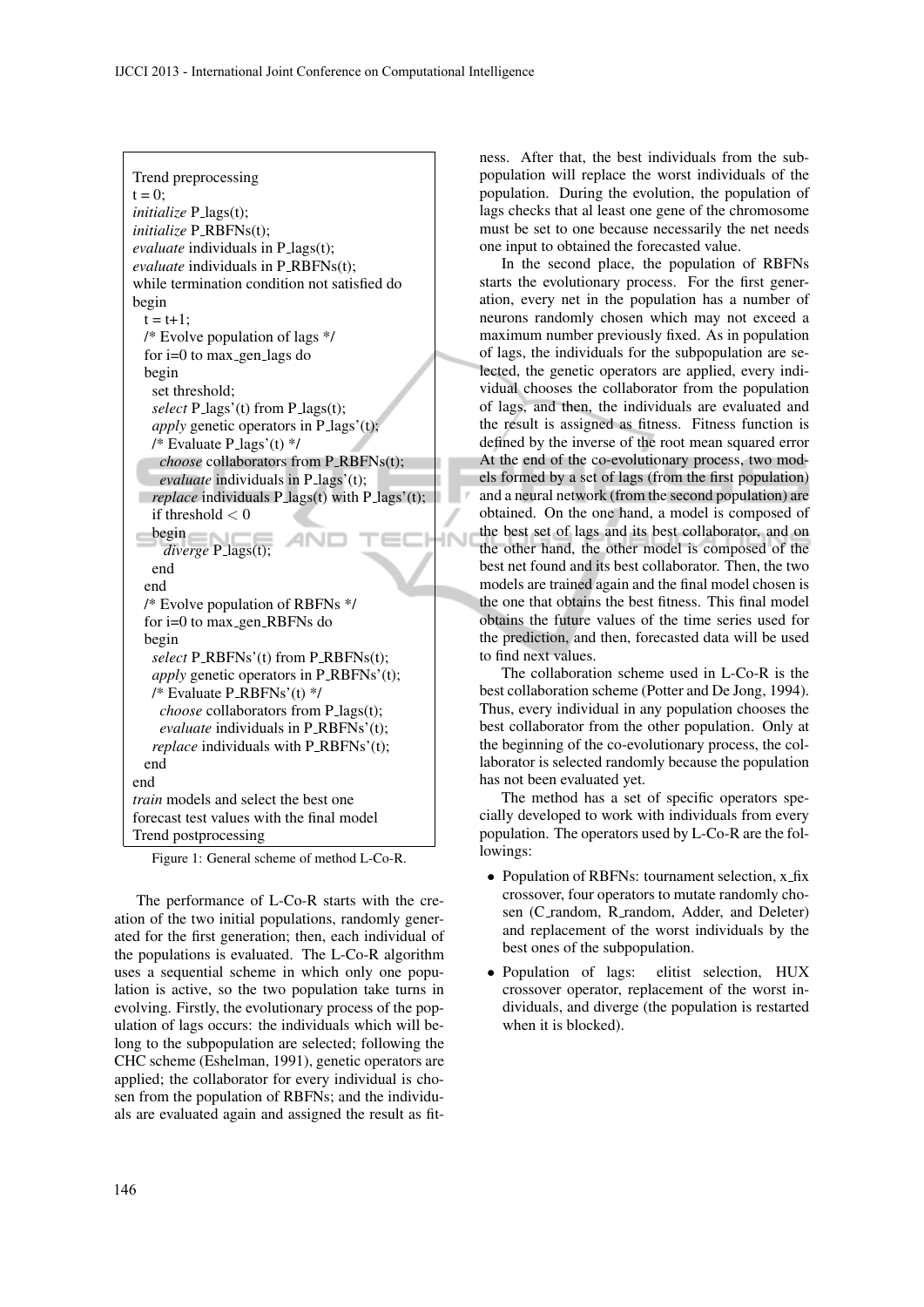## 4 EXPERIMENTATION AND STATISTICAL STUDY

The main goal of the experiments is to study the behavior of the algorithm L-Co-R comparing with other 5 methods found in the literature and for 3 different quality measures.

#### 4.1 Experimental Methodology

As in (Parras-Gutierrez et al., 2012), the experimentation has been carried out using 20 data bases, most of then taken from the  $INE<sup>1</sup>$ . The data represent observations from different activities and have different nature, size, and characteristics. The data bases have been labeled as: Airline, WmFrancfort, Wm-London, WmMadrid, WmMilan, WmNewYork, Wm-Tokyo, Deceases, SpaMovSpec, Exchange, Gasoline, MortCanc, MortMade, Books, FreeHouPrize, Prisoners, TurIn, TurOut, TUrban, and HouseFin. The number of samples in every database is between 43 (for MortCanc) and 618 (for Gasoline, a database used in the NN3 competition).

To compare the effectiveness of L-Co-R, 5 additional methods have been used, all of them found within the field of time series forecasting: Exponential smoothing method (ETS), Croston, Theta, Random Walk (RW), and ARIMA (Hyndman and Khandakar, 2008).

In order to test and compare the generalization capabilities of every method, databases have been split into training and test sets. Training sets have been given the first 75% of the data, while test sets are composed by the remaining 25% samples.

An open question when dealing with time series is the measure to be used in order to calculate the accuracy of the obtained predictions. Mean Absolute Percentage Error (MAPE) (Bowerman et al., 2004) was intensively used until many other measures as Geometric Mean Relative Absolute Error, Median Relative Absolute Error, Symmetric Median and Median Absolute Percentage Error (MdAPE), or Symmetric Mean Absolute Percentage Error were proposed (Makridakis and Hibon, 2000). However, a disadvantage was found in these measures, they were not generally applicable and can be infinite, undefined or can produce misleading results, as Hyndman and Koehler explained in their work (Hyndman and Koehler, 2006). Thus, they proposed Mean Absolute Scaled Error (MASE) that is less sensitive to outliers, less variable on small samples, and more easily interpreted.

In this work, the measures used are MAPE (i.e., *mean*( $|p_t|$ )), MASE (defined as *mean*( $|q_t|$ )), and MdAPE (as *median*(| *p<sup>t</sup>* |) ), taking into account that *Y*<sup>*t*</sup> is the observation at time  $t = 1, ..., n$ ;  $F_t$  is the forecast of  $Y_t$ ;  $e_t$  is the forecast error (i.e.  $e_t = Y_t - F_t$ );  $p_t = 100e_t/Y_t$  is the percentage error, and  $q_t$  is determined as:

$$
q_{t} = \frac{e_{t}}{\frac{1}{n-1} \sum_{i=2}^{n} |Y_{i} - Y_{i-1}|}
$$

Due to its stochastic nature, the results yielded by L-Co-R have been calculated as the average errors over 30 executions with every time series. For each execution, the following parameters are used in the L-Co-R algorithm: lags population size=50, lags population generations=5, lags chromosome size=10%, RBFNs population size=50, RBFNs population generations=10, validation rate=0.25, maximum number of neurons of first generation=0.05, tournament size=3, replacement rate=0.5, crossover rate=0.8, mutation rate=0.2, and total number of generations=20. Tables 1, 2, and 3 show the results of the L-Co-R and the utilized methods to compare (ETS, Croston, Theta, RW, and ARIMA), for measures MAPE, MASE, and MdAPE, respectively (best results are emphasized with the character \*). As mentioned before, every result indicated in the tables represent the average of 30 executions for each time series. With respect to MAPE, the L-Co-R algorithm obtains the best results in 15 of 20 time series used, as can be seen in table 1. Regarding MASE, L-Co-R stands out yielding the best results for 5 time series; ETS, Croston and Theta for 3 time series; RW only for 2; and ARIMA for 4 time series; as can be observed in table 2. Concerning MdAPE, L-Co-R acquires better results than the other methods in 12 of 20 time series, as table 3 shows. Thus, the L-Co-R algorithm is able to achieve a more accurate forecast in the most time series for any of the quality measures considered.

#### 4.2 Analysis of the Results

To analyze in more detail the results and check whether the observed differences are significant, two main steps are performed: firstly, identifying whether exist differences in general between the methods used in the comparison; and secondly, determining if the best method is significant better than the rest of the methods. To do this, first of all it has to be decided if is possible to use parametric o non-parametric statistical techniques. An adequate use of parametric statistical techniques reaching three necessary conditions: independency, normality and homoscedasticity (Sheskin, 2004).

<sup>1</sup>National Statistics Institute (http://www.ine.es/)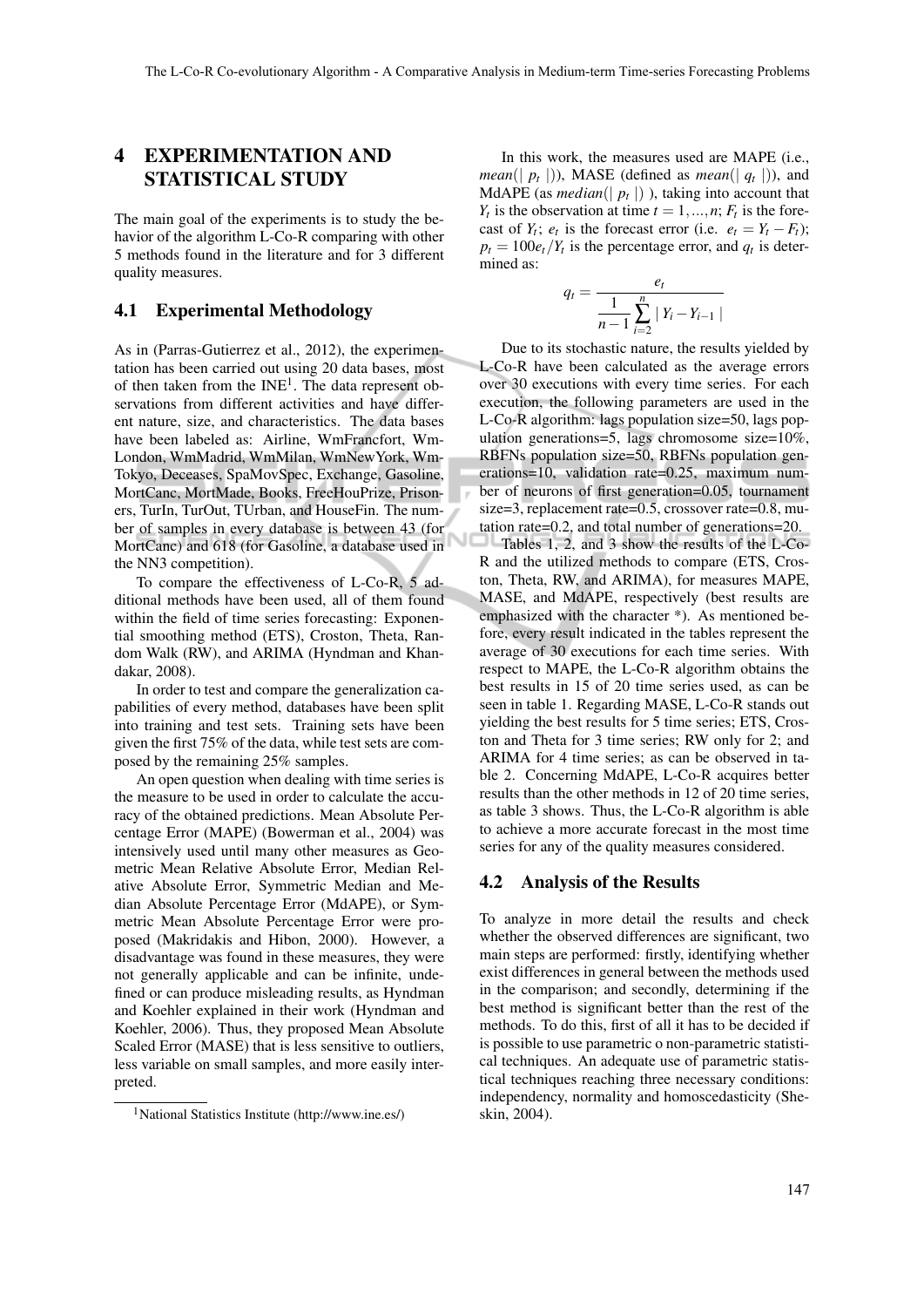| Time series      | $L$ -Co-R | <b>ETS</b> | Croston   | Theta   | <b>RW</b> | <b>ARIMA</b> |
|------------------|-----------|------------|-----------|---------|-----------|--------------|
| Airline          | $30.380*$ | 274.770    | 72.606    | 141.452 | 137.986   | 53.636       |
| WmFrancfort      | 16.423    | 17.393     | 40.544    | 22.745  | 25.169    | $12.136*$    |
| WmLondon         | $2.860*$  | 5.383      | 27.682    | 10.136  | 13.397    | 5.212        |
| WmMadrid         | 20.101    | 27.035     | 44.285    | 25.505  | 27.034    | $12.930*$    |
| WmMilan          | $30.529*$ | 34.858     | 49.750    | 34.078  | 34.823    | 34.823       |
| <b>WmNewYork</b> | 8.259     | $7.182*$   | 30.297    | 14.669  | 18.073    | 7.536        |
| WmTokyo          | $4.764*$  | 12.807     | 20.556    | 10.575  | 12.591    | 12.591       |
| Deceases         | $5.981*$  | 8.002      | 7.472     | 7.264   | 8.040     | 8.040        |
| SpaMovSpec       | 53.788 *  | 217.978    | 78.648    | 70.500  | 78.935    | 88.197       |
| Exchange         | 43.044    | 46.025     | $31.121*$ | 39.138  | 33.631    | 45.254       |
| Gasoline         | $1.654*$  | 7.986      | 9.587     | 6.701   | 7.974     | 9.359        |
| MortCanc         | $1.137*$  | 12.979     | 32.489    | 5.889   | 6.256     | 5.440        |
| MortMade         | $3.931*$  | 13.526     | 46.362    | 40.272  | 12.800    | 31.000       |
| <b>Books</b>     | $13.787*$ | 23.588     | 23.122    | 22.360  | 22.640    | 23.476       |
| FreeHouPrize     | $3.424*$  | 8.540      | 29.271    | 5.215   | 9.220     | 10.227       |
| Prisoners        | 8.392     | $3.103*$   | 14.220    | 6.888   | 9.474     | 3.150        |
| TurIn            | $1.357*$  | 7.074      | 11.234    | 7.084   | 7.110     | 6.377        |
| TurOut           | $8.133*$  | 13.261     | 12.159    | 15.238  | 13.226    | 9.634        |
| TUrban           | $2.734*$  | 11.957     | 9.067     | 8.949   | 10.116    | 9.291        |
| HouseFin         | $16.452*$ | 22.296     | 21.548    | 19.947  | 22.887    | 19.555       |
|                  |           |            |           |         |           |              |

Table 1: Results of the methods L-Co-R, ETS, Croston, Theta, RW, and ARIMA, with respect to MAPE. Best result per database is marked with character \*.

Table 2: Results of the methods L-Co-R, ETS, Croston, Theta, RW, and ARIMA, with respect to MASE. Best result per database is marked with character \*.

| <b>TS</b>        | $L-Co-R$ | <b>ETS</b> | Croston   | Theta    | <b>RW</b> | <b>ARIMA</b>       |
|------------------|----------|------------|-----------|----------|-----------|--------------------|
| Airline          | 1.913    | 12.707     | 2.738     | 5.853    | 5.664     | $1.441*$           |
| WmFrancfort      | $3.578*$ | 3.608      | 7.984     | 4.673    | 5.159     | 7.988              |
| WmLondon         | 1.648    | $1.603*$   | 8.410     | 3.099    | 4.119     | 3.484              |
| WmMadrid         | $4.442*$ | 5.686      | 9.126     | 5.362    | 5.685     | 8.625              |
| WmMilan          | $5.967*$ | 6.684      | 9.263     | 6.534    | 6.678     | 19.327             |
| <b>WmNewYork</b> | 2.667    | $1.837*$   | 7.982     | 3.942    | 4.879     | 6.228              |
| WmTokyo          | 2.791    | 2.443      | 3.935     | 2.129    | 2.402     | $1.628*$           |
| Deceases         | 1.059    | 1.059      | $0.952*$  | 0.955    | 1.064     | 1.144              |
| SpaMovSpec       | 1.027    | 2.027      | $1.009*$  | 1.023    | 1.010     | 1.933              |
| Exchange         | 41.181   | 44.039     | $30.448*$ | 37.807   | 32.825    | 70.734             |
| Gasoline         | $1.198*$ | 1.543      | 1.864     | 1.274    | 1.541     | 1.698              |
| MortCanc         | 0.646    | 1.618      | 4.098     | 0.725    | 0.796     | $0.277*$           |
| MortMade         | 1.314    | $1.303*$   | 4.500     | 3.869    | 1.315     | $\overline{1.712}$ |
| <b>Books</b>     | 0.762    | 0.965      | 0.936     | 0.894    | $0.759*$  | 1.147              |
| FreeHouPrize     | $3.339*$ | 5.642      | 19.468    | 3.487    | 6.183     | 6.805              |
| Prisoners        | 14.482   | 5.485      | 23.979    | 11.934   | 16.305    | $4.031 *$          |
| TurIn            | 1.903    | 1.902      | 3.151     | $1.824*$ | 1.916     | 1.950              |
| TurOut           | 2.005    | 2.000      | 2.088     | 2.239    | $1.996*$  | 2.241              |
| TUrban           | 0.886    | 0.978      | 0.772     | $0.744*$ | 0.887     | 0.897              |
| HouseFin         | 1.319    | 1.283      | 1.234     | $1.095*$ | 1.322     | 1.502              |

Owing to the former conditions are not fulfilled, the Friedman and Iman-Davenport non-parametric tests have been used. Tables 4 and 5 shows the results for MAPE, MASE and MdAPE, for these tests. From left to right, tables show the Friedman and Iman-

Davenport values ( $\chi^2$  and  $F_F$ , respectively), the corresponding critical values for each distribution by using a level of significance  $\alpha = 0.05$ , and the *p*-value obtained for the measures utilized.

NS

As can be observed, the critical values of Fried-

٠

 $\equiv$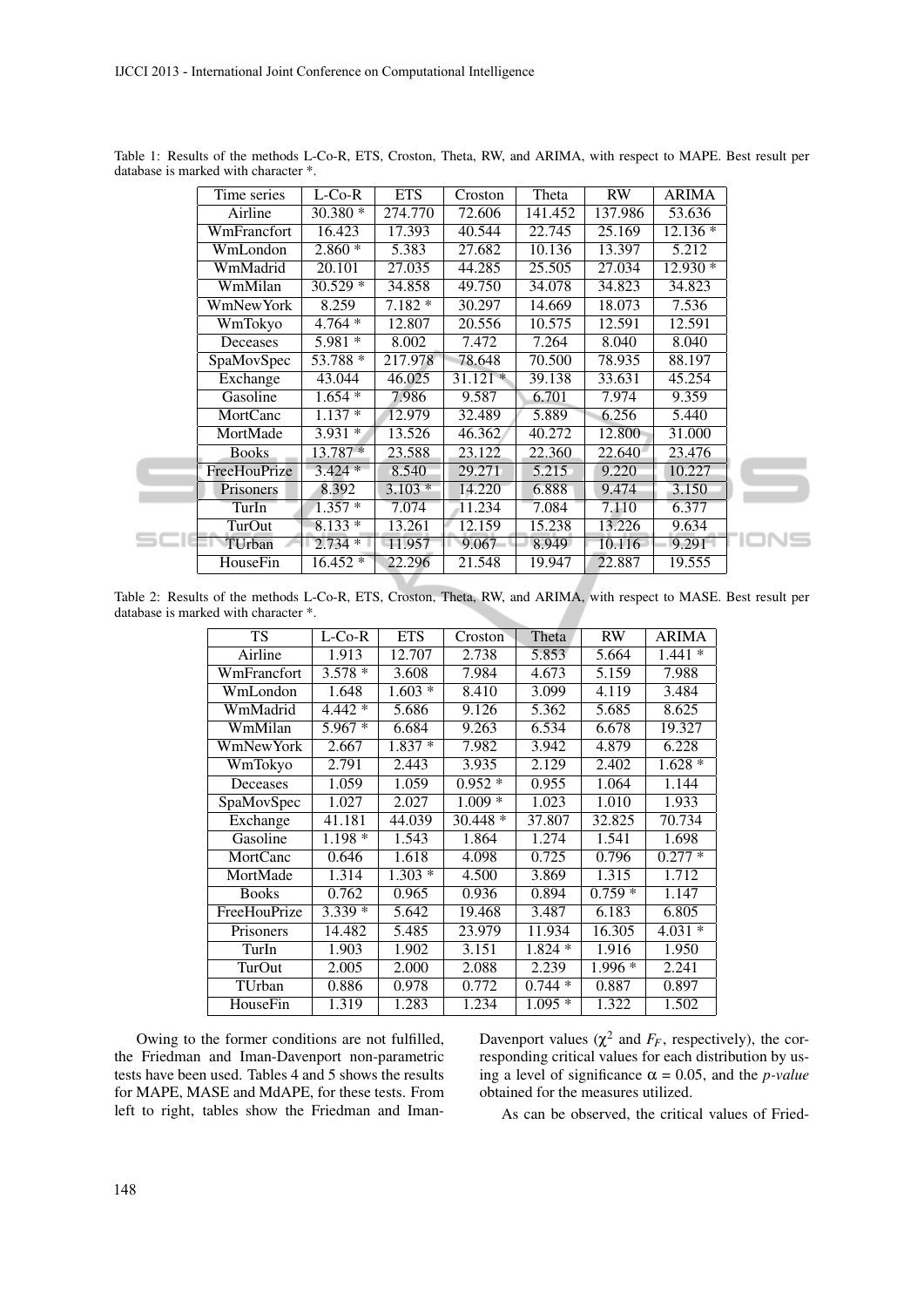| Time series      | $L$ -Co-R | <b>ETS</b> | Croston   | Theta    | <b>RW</b> | <b>ARIMA</b> |  |
|------------------|-----------|------------|-----------|----------|-----------|--------------|--|
| Airline          | $15.057*$ | 233.934    | 54.657    | 119.754  | 118.090   | 15.212       |  |
| WmFrancfort      | 14.610    | 14.603     | 39.259    | 19.960   | 22.750    | $11.026*$    |  |
| WmLondon         | $3.498*$  | 5.430      | 30.550    | 10.474   | 15.722    | 5.099        |  |
| WmMadrid         | 22.718    | 28.116     | 45.817    | 26.787   | 28.116    | $11.446*$    |  |
| WmMilan          | $30.476*$ | 34.685     | 50.040    | 33.872   | 34.643    | 34.643       |  |
| <b>WmNewYork</b> | 9.114     | $4.598*$   | 35.253    | 16.505   | 23.137    | 5.712        |  |
| WmTokyo          | $5.517*$  | 9.864      | 18.782    | 9.075    | 9.556     | 9.556        |  |
| Deceases         | $4.267*$  | 5.464      | 6.121     | 4.440    | 5.458     | 5.458        |  |
| SpaMovSpec       | $17.669*$ | 107.283    | 51.653    | 53.104   | 51.568    | 54.033       |  |
| Exchange         | 44.368    | 46.597     | $34.121*$ | 38.832   | 36.521    | 45.961       |  |
| Gasoline         | $1.792*$  | 7.587      | 9.045     | 6.429    | 7.563     | 8.923        |  |
| MortCanc         | 11.25     | 9.694      | 30.568    | $4.047*$ | 5.339     | 5.116        |  |
| MortMade         | $3.459*$  | 12.111     | 45.704    | 41.989   | 15.629    | 28.374       |  |
| <b>Books</b>     | $4.868*$  | 18.111     | 17.230    | 16.566   | 11.567    | 18.093       |  |
| FreeHouPrize     | $1.803*$  | 5.222      | 29.683    | 5.201    | 9.748     | 6.572        |  |
| Prisoners        | 6.766     | $1.512*$   | 12.651    | 5.287    | 7.817     | 1.621        |  |
| TurIn            | $2.945*$  | 6.627      | 11.696    | 4.779    | 6.669     | 4.605        |  |
| TurOut           | 5.289 *   | 11.331     | 11.518    | 10.873   | 11.392    | 7.689        |  |
| TUrban           | 5.290     | 8.262      | 6.822     | 4.922 *  | 8.900     | 6.374        |  |
| HouseFin         | 18.286    | 22.623     | 21.279    | 18.845   | 23.684    | $17.297*$    |  |
|                  |           |            |           |          |           |              |  |

Table 3: Results of the methods L-Co-R, ETS, Croston, Theta, RW, and ARIMA, with respect to MdAPE. Best result per database is marked with character \*.

Table 7: Adjusted *p* values of Holm's procedure between the control algorithm (L-Co-R) and the other methods for MAPE, MASE, and MdAPE. Values lower than  $alpha = 0.05$  indicate significant differences between L-Co-R and the corresponding algorithm.

| <b>MAPE</b>  |           |              | <b>MASE</b> | <b>MdAPE</b> |               |  |
|--------------|-----------|--------------|-------------|--------------|---------------|--|
| Croston      | 2.433E-08 | <b>ARIMA</b> | 1.138E-03   | Croston      | 2.432E-08     |  |
| <b>ETS</b>   | 3.346E-06 | Croston      | 1.528E-03   | <b>ETS</b>   | 1.692E-04     |  |
| <b>RW</b>    | 9.120E-06 | <b>ETS</b>   | 1.083E-01   | <b>RW</b>    | $2.002E - 04$ |  |
| <b>ARIMA</b> | 4.636E-03 | <b>RW</b>    | 1.179E-01   | Theta        | 6.298E-02     |  |
| Theta        | 5.287E-03 | Theta        | 7.673E-01   | <b>ARIMA</b> | 6.920E-02     |  |

Table 4: Results of the Friedman, showing signficant differences as *p*−*values* < 0.05.

 $\equiv$ 

| Measure      | F. Value | Value in $\chi^2$ | <i>p</i> value |
|--------------|----------|-------------------|----------------|
| <b>MAPE</b>  | 39.364   |                   | 2.101E-10      |
| <b>MASE</b>  | 18.893   |                   | 2.012E-03      |
| <b>MdAPE</b> | 38.350   |                   | 3.209E-07      |

Table 5: Results of the Iman-Davenport test, showing signficant differences as *p*−*values* < 0.05.

| Measure     | I-D. Value | Value in $F_F$ | <i>p</i> value |
|-------------|------------|----------------|----------------|
| <b>MAPE</b> | 12.283     | 5 and 95       | 3.416E-09      |
| <b>MASE</b> | 4.426      | 5 and 95       | 1.146E-03      |
| MdAPE       | 11.819     | 5 and 95       | 6.717E-09      |

man and Iman-Davenport are smaller than the statistic, it means that there are significant differences among the methods in all cases. In addition, Friedman provides a ranking of the algorithms, so that the method with a lowest result is taken as the control al-

Table 6: Friedman's test ranking. Control algorithms are located in first row.

| <b>MAPE</b>  |      | MASE         |      | <b>MdAPE</b> |      |
|--------------|------|--------------|------|--------------|------|
| $L$ -Co-R    | 1.50 | $L$ -Co-R    | 2.53 | $L$ -Co-R    | 1.85 |
| Theta        | 3.15 | Theta        | 2.70 | <b>ARIMA</b> | 2.93 |
| <b>ARIMA</b> | 3.18 | <b>RW</b>    | 3.45 | Theta        | 2.95 |
| <b>RW</b>    | 4.13 | <b>ETS</b>   | 3.48 | <b>RW</b>    | 4.05 |
| <b>ETS</b>   | 4.25 | Croston      | 4.40 | <b>ETS</b>   | 4.08 |
| Croston      | 4.80 | <b>ARIMA</b> | 4.45 | Croston      | 5.15 |

gorithm. For this reason, and according to table 6, the L-Co-R algorithm results to be the control algorithm for the three quality measures.

In order to check if the control algorithm has statistical differences regarding the other methods used, the Holm procedure (Holm, 1979) is used. Table 7 presents the results of the Holm's procedure since shows the adjusted *p* values from each comparison between the algorithm control and the rest of the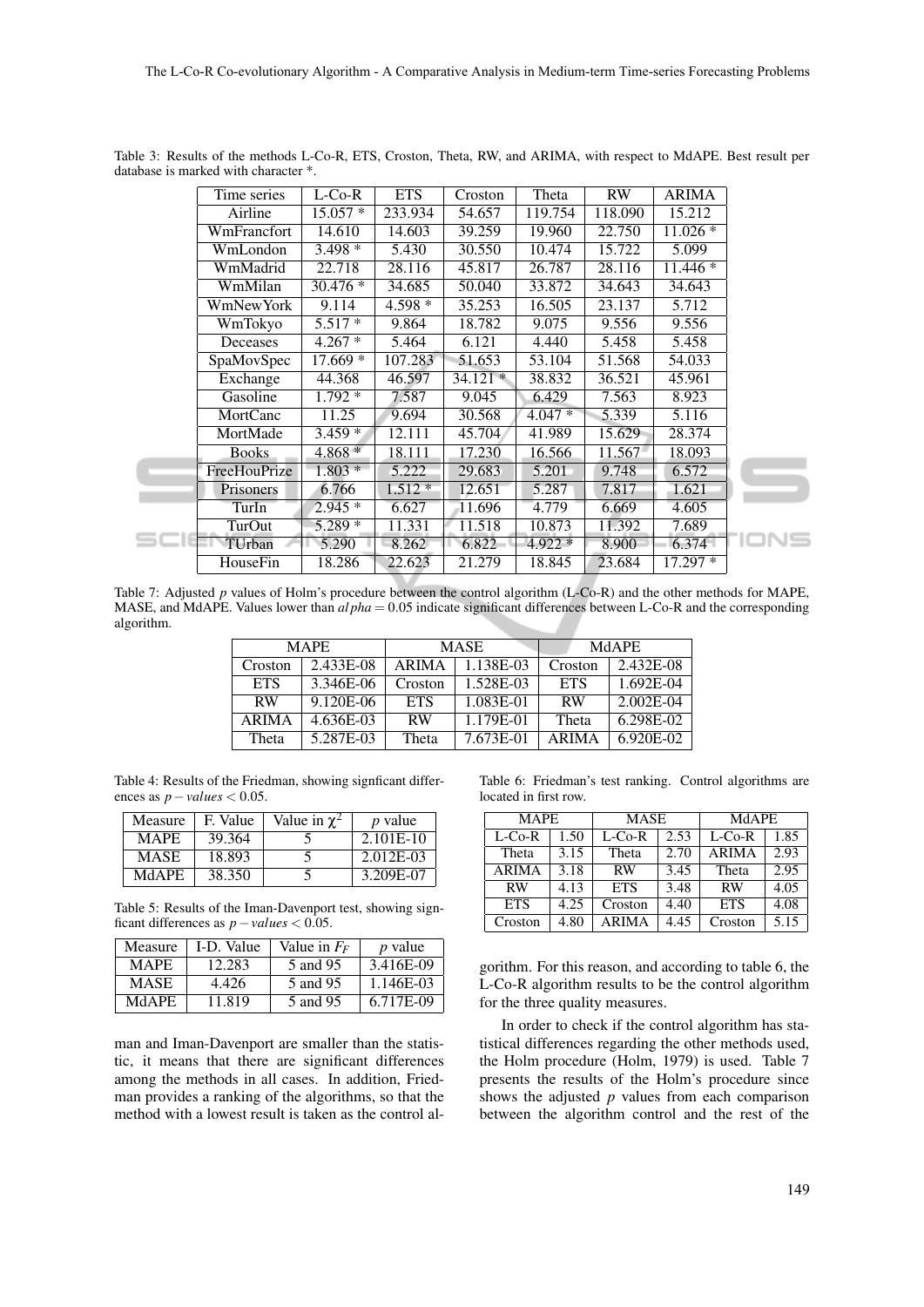methods for MAPE, MASE, and MdAPE, considering a level of significance of *al pha* = 0.05.

As can be seen in table 7, there are significant differences among L-Co-R and all the rest methods for MAPE. With respect to MASE, there exist significant differences between the L-Co-R algorithm and ARIMA and Croston, although it is not appropriate to assure that with methods ETS, RW, and Theta. Regarding MdAPE, L-Co-R has significant differences with methods Croston, ETS, and RW.

In conclusion, it is possible to confirm that the L-Co-R method is able to achieve a better forecast in majority of cases comparing with the other 5 methods utilized and concerning to 3 different quality measures.

# 5 CONCLUSIONS

In this contribution, the behavior of the L-Co-R method, a recent algorithm developed for minimizing the error when predicting future values of any time series given, for automatic time series forecasting is studied.

The algorithm has been tested with 20 different time series and contrasted with a set of 5 representative methods. In addition, 3 distinct quality measures have been used to check the results. L-Co-R obtains the best results in the majority of the cases tested for every measure considered.

A statistic study has been done in order to confirm the results achieved. With respect to MAPE, L-Co-R is significantly better than the rest of the method; regarding MASE, it has significant differences with ARIMA and Croston; and with respect to MdAPE, it obtains significantly better results than Croston, ETS and RW.

Thus, it can be concluded that the L-Co-R algorithm yields better results in most time series used than the other methods utilized.

### ACKNOWLEDGEMENTS

This work has been supported by the regional projects TIC-3928 and -TIC-03903 (Feder Funds), the Spanish projects TIN 2012-33856 (Feder Founds), and TIN 2011-28627-C04-02 (Feder Funds). The authors would also like to thank the FEDER of European Union for financial support via project "Sistema de Información y Predicción de bajo coste y autónomo para conocer el Estado de las Carreteras en tiempo real mediante dispositivos distribuidos" (SIPEsCa) of



PROYECTO COFINANCIADO EN 80% CON FEDER<br>POR LA UNIÓN EUROPEA

the "Programa Operativo FEDER de Andalucía 2007-2013". We also thank all Agency of Public Works of Andalusia Regional Government staff and researchers for their dedication and professionalism.

## **REFERENCES**

- Araújo, R. (2010). A quantum-inspired evolutionary hybrid intelligent apporach fo stock market prediction. *International Jorunal of Intelligent Computing and Cybernetics*, 3(10):24–54.
- Bowerman, B., O'Connell, R., and Koehler, A. (2004). *Forecasting: methods and applications*. Thomson Brooks/Cole: Belmont, CA.
- Box, G. and Jenkins, G. (1976). *Time series analysis: forecasting and control*. San Francisco: Holden Day.
- Broomhead, D. and Lowe, D. (1988). Multivariable functional interpolation and adaptive networks. *Complex Systems*, 2:321–355.
- Castillo, P., Arenas, M., Merelo, J., and Romero, G. (2003). Cooperative co-evolution of multilayer perceptrons. In Mira, J. and Álvarez, J. R., editors, *Computational Methods in Neural Modeling*, volume 2686 of *Lecture Notes in Computer Science*, pages 358–365. Springer Berlin Heidelberg.
- Clements, M., Franses, P., and Swanson, N. (2004). Forecasting economic and financial time-series with nonlinear models. *International Journal of Forecasting*, 20(2):169–183.
- Du, H. and Zhang, N. (2008). Time series prediction using evolving radial basis function networks with new encoding scheme. *Neurocomputing*, 71(7-9):1388– 1400.
- Eshelman, L. (1991). The chc adptive search algorithm: How to have safe search when engaging in nontraditional genetic recombination. In *Proceedings of 1st Workshop on Foundations of Genetic Algorithms*, pages 265–283.
- García-Pedrajas, N., Hervas-Martínez, C., and Ortiz-Boyer, D. (2005). Cooperative coevolution of artificial neural network ensembles for pattern classification. *IEEE Transactions on Evolutionary Computation*, 9(3):271–302.
- Harpham, C. and Dawson, C. (2006). The effect of different basis functions on a radial basis function network for time series prediction: A comparative study. *Neurocomputing*, 69(16-18):2161–2170.
- Holm, S. (1979). A simple sequentially rejective multiple test procedure. *Scandinavian Journal of Statistics*, 6(2):65–70.